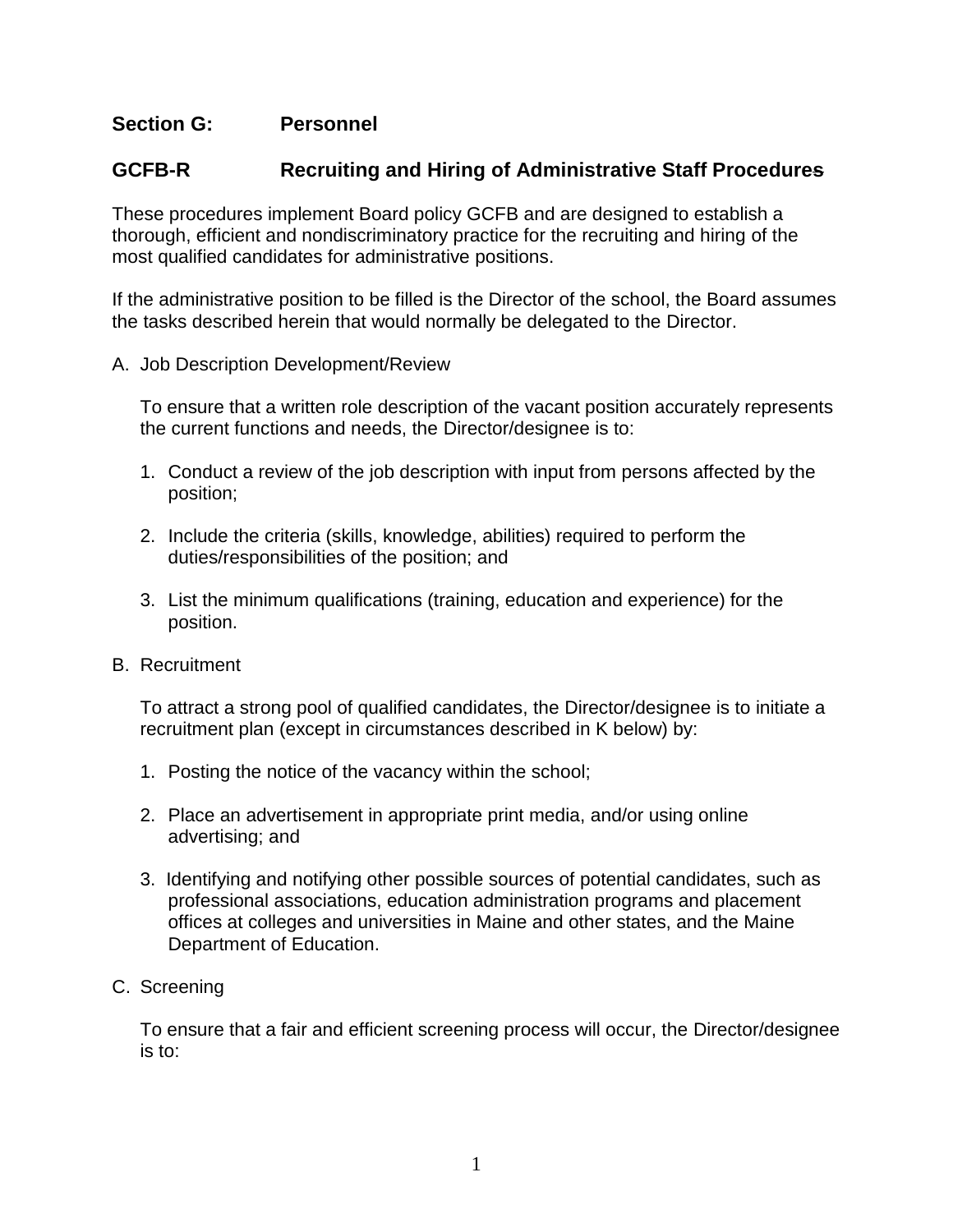- 1. Ensure that all applications are reviewed by more than one individual with attention given to an unbiased regard for the criteria and qualifications in the job description;
- 2. Appoint a screening panel with representation as deemed appropriate to the particular vacancy;
- 3. Provide orientation on confidentiality and equity issues to screeners;
- 4. Eliminate all candidates who do not meet the minimum qualifications;
- 5. Conduct preliminary reference checks, as appropriate;
- 6. Select candidates for interview based on the degree to which they meet the criteria and demonstrate the skills, knowledge and abilities outlined in the job description; and
- 7. Notify applicants not selected for interview.
- D. Interviewing

To ensure that the interview process will be conducted in a legal and proper manner, the Director/designee is to:

- 1. Appoint an interview panel (may be the same persons who serve the screening function) with representation as deemed appropriate to the particular vacancy;
- 2. Provide orientation on the process including the function and extent of responsibility of the panel, the weighting of criteria and the nomination/hiring procedure; and
- 3. Conduct training to ensure that panel members are aware of the legal aspects of interviewing, including confidentiality and equity issues.

The interviewing panel is to:

- 1. Design interview questions which match the criteria and the duties/responsibilities outlined in the job description; and
- 2. Provide equal opportunity for the candidates to respond to the same questions/questioners.
- E. Selection

The interview panel is to: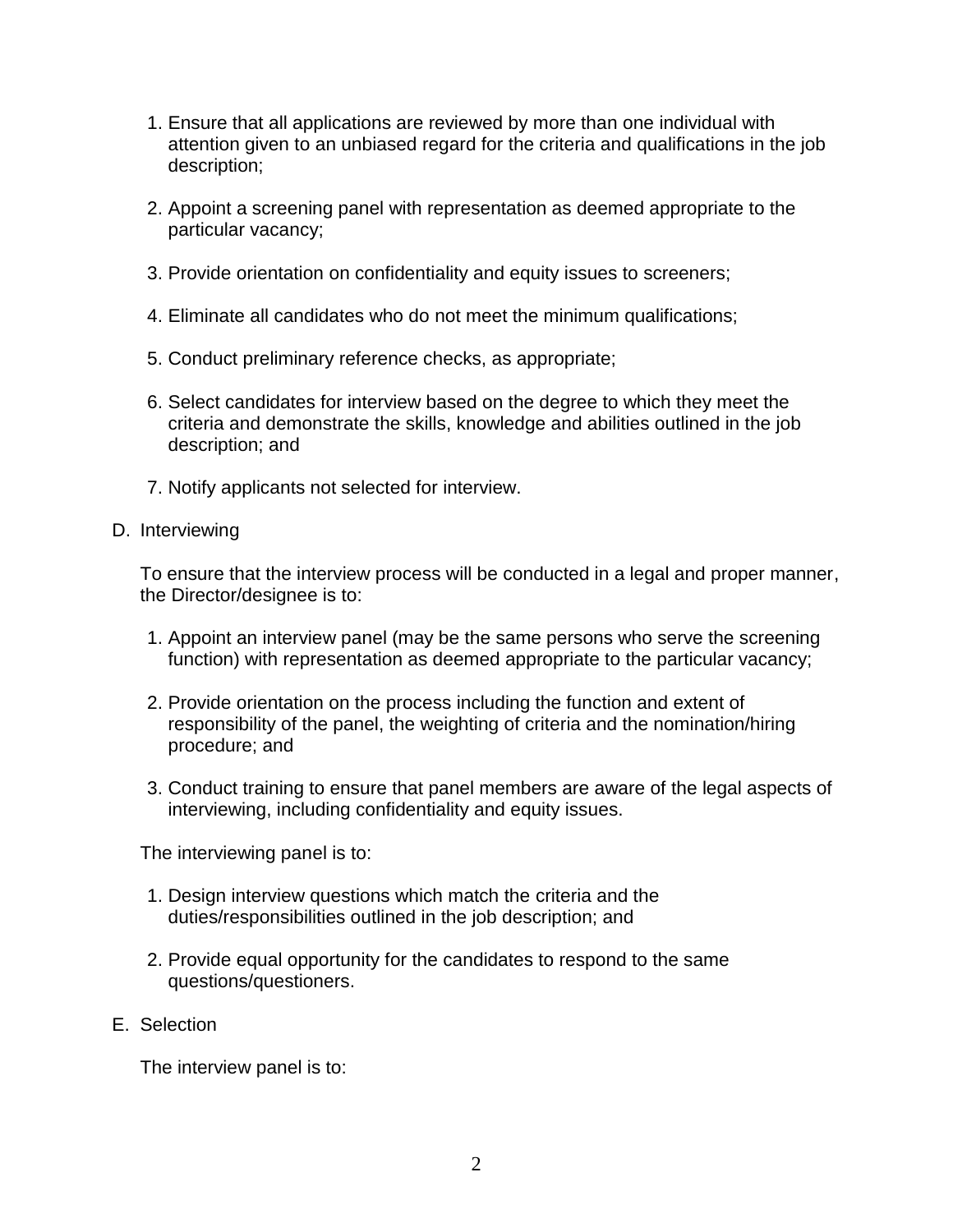- 1. Individually assess the candidates according to their answers to the job description-related questions, rating and commenting on each using a specially prepared form corresponding to the questions/criteria; and
- 2. Submit a report to the Director, including the individual rating forms as well as a list (usually 2 to 4) of candidates to be considered further for the position.

The Director/designee is to:

- 1. Have reference contacts made, as appropriate, to check perceived strengths and weaknesses of the candidates;
- 2. Review the material on the finalist candidates to determine whether additional information is needed;
- 3. Conduct final interviews of any or all finalists, as deemed necessary;
- 4. Select the most qualified candidate who fits the criteria and the duties/responsibilities outlined in the job description, based on their own professional judgment along with those of the interview panel (or, reject all finalists, reopen the position and begin the process anew); and
- 5. Have any further reference checks made, as appropriate.
- F. Nomination/Employment

The Director is to:

- 1. Notify and obtain agreement of the successful candidate, pending Board approval;
- 2. Inform the interview panel; and
- 3. Nominate and employ the successful candidate in accordance with state law and local policies.
- G. Notification

The Director/designee may:

- 1. Notify the nominee of the Board approval and employ the administrator; and
- 2. Notify the other candidates interviewed.
- H. Orientation and Support